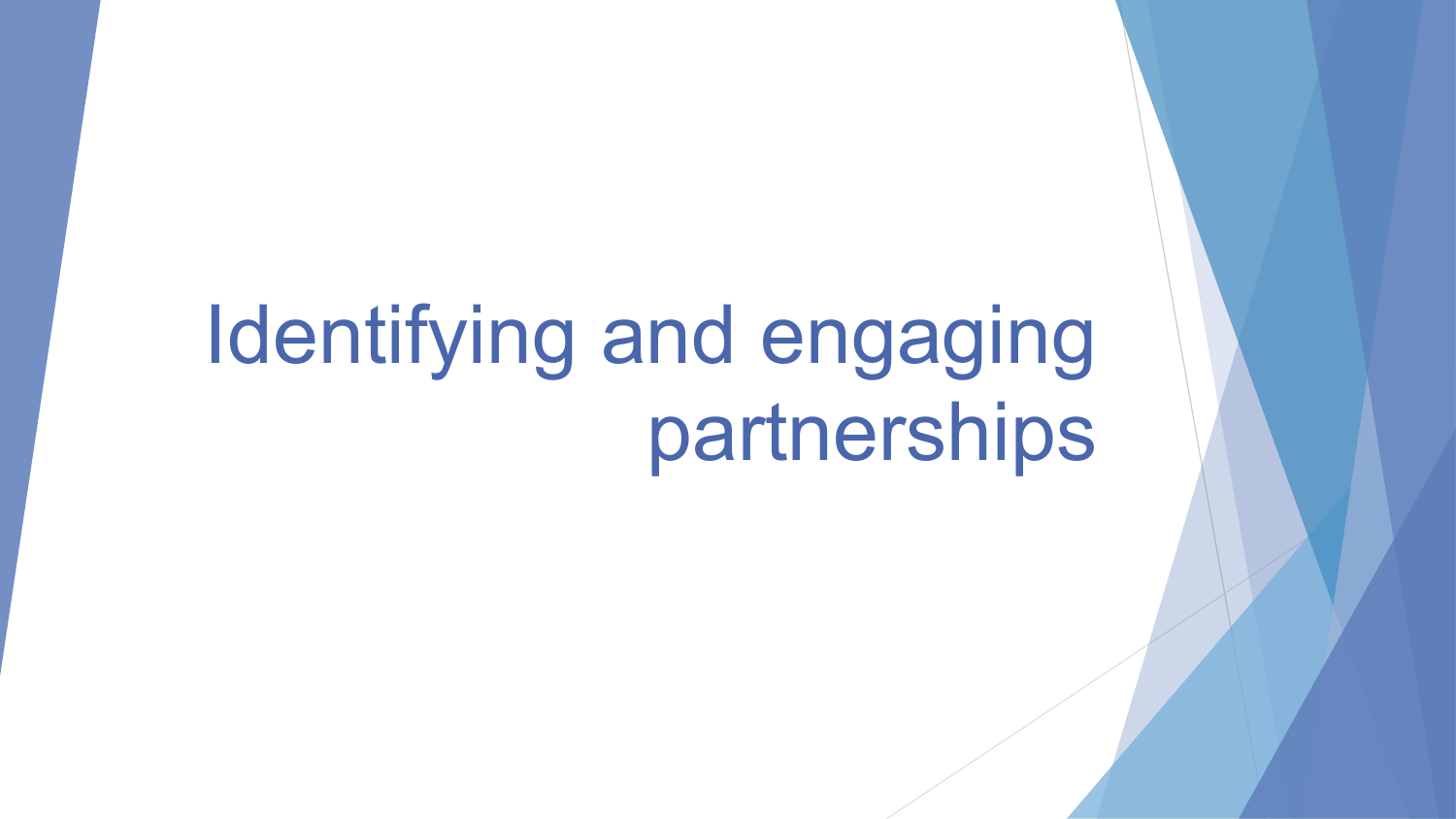## Coming together

- $\blacktriangleright$  If clinicians, researchers, and communities combine their talents and unique skill sets through "communityengaged research," there is the potential to...
	- $\blacktriangleright$  Increase value of success for all partners
	- $\blacktriangleright$  Provide evidence for legislators and decision-makers
	- $\blacktriangleright$  Identify meaningful programs to address health and safety issues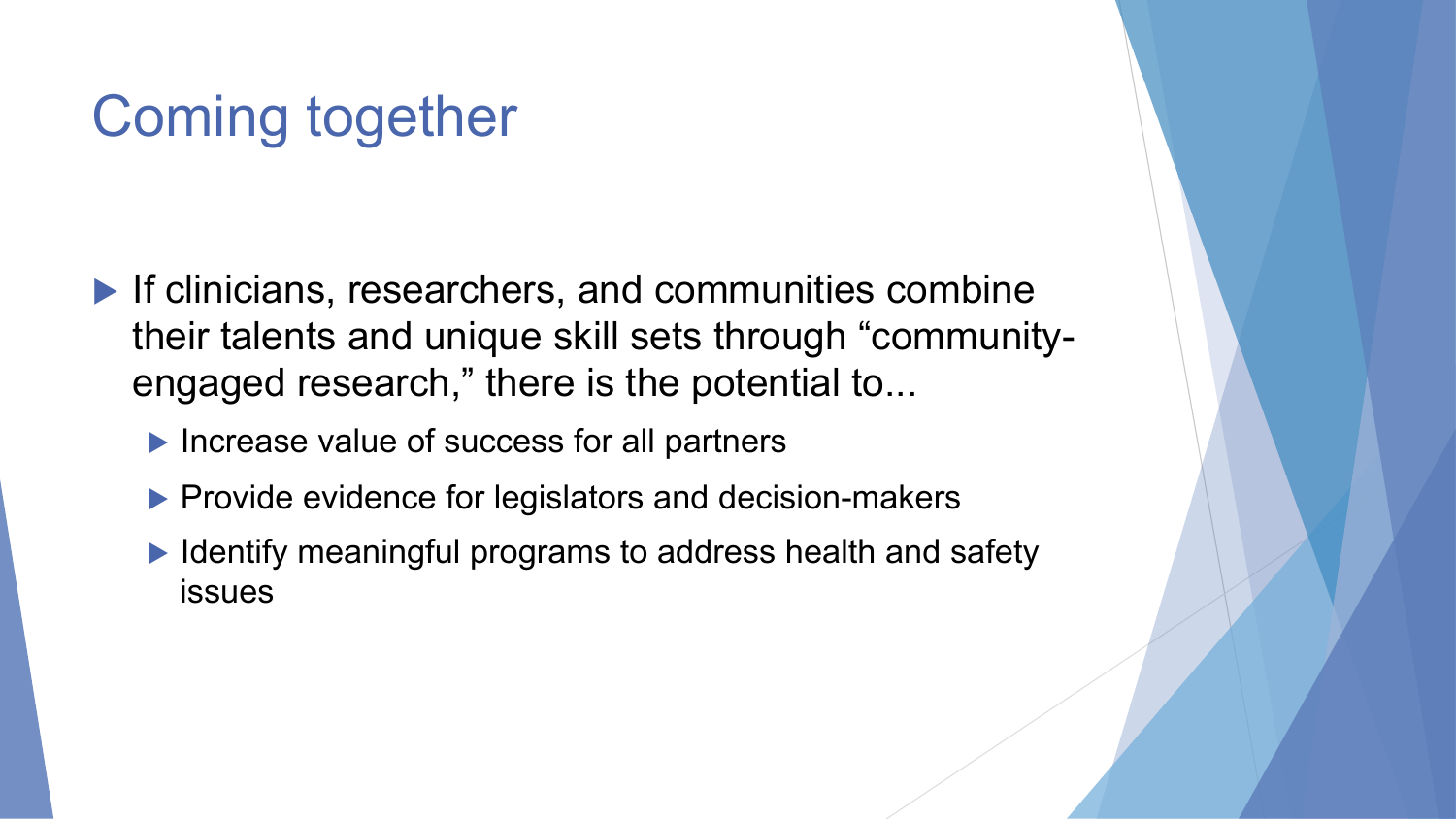#### What is community-engaged research?

- $\blacktriangleright$  Community-engaged research is an approach to research in which groups of people defined by location, interest, or need, work together to address concerns and improve their health.
- $\blacktriangleright$  Community-engaged research focuses on partner teamwork to facilitate social action to improve health outcomes and eliminate health gaps.
- $\blacktriangleright$  Partnerships allow unique knowledge, skills, and strengths to be used in these efforts.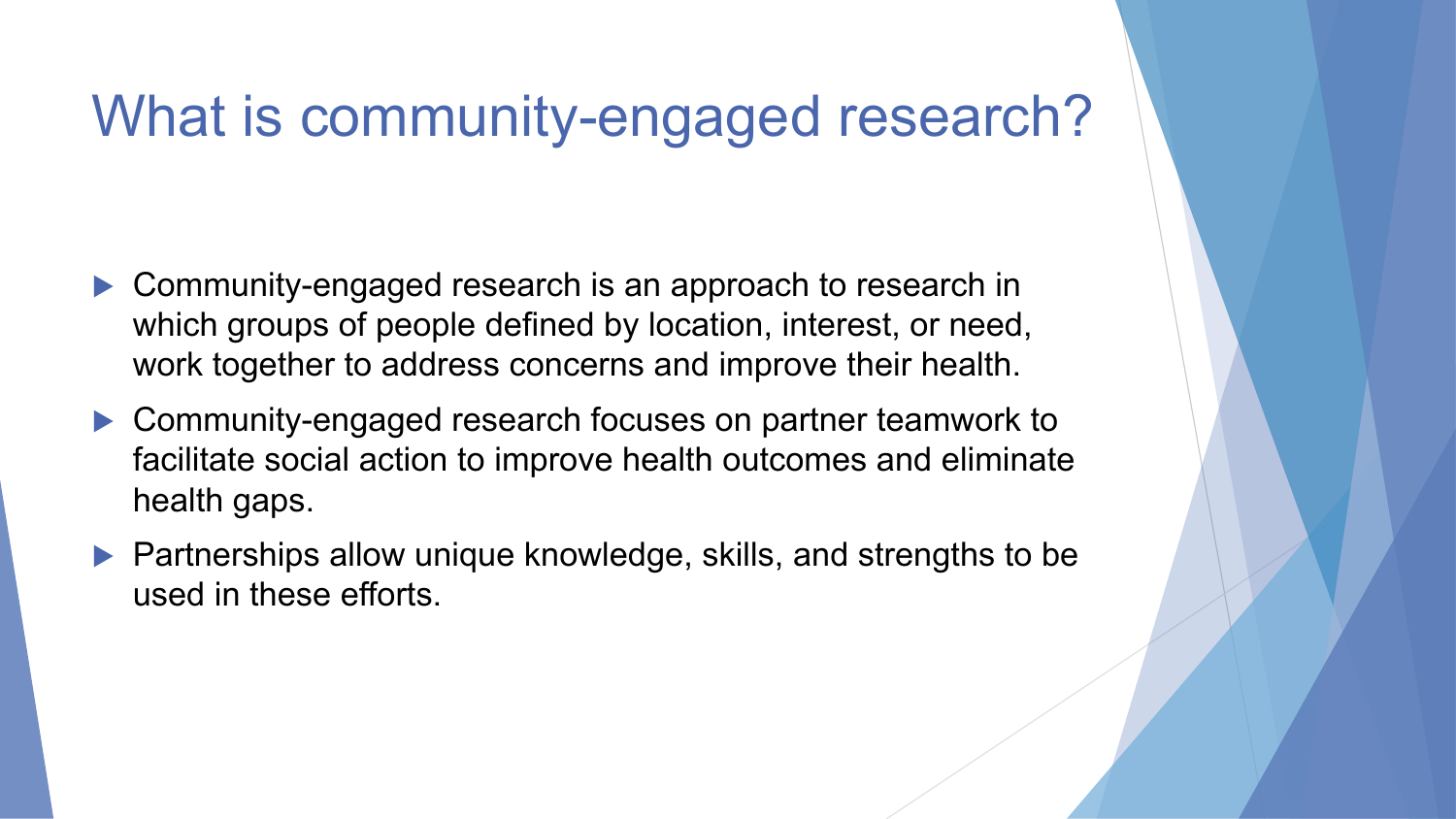## Identifying Research Partners

- Identify all partners with involvement in community health and safety
- Consider major goals of all possible partners to find solid matches
- Learn about previous experiences of potential partners
- Discuss the reason partnership is wanted
- Determine values and mission of all partners
- Create open-minded conversations to develop roles
- Be upfront and honest about the expectations and goals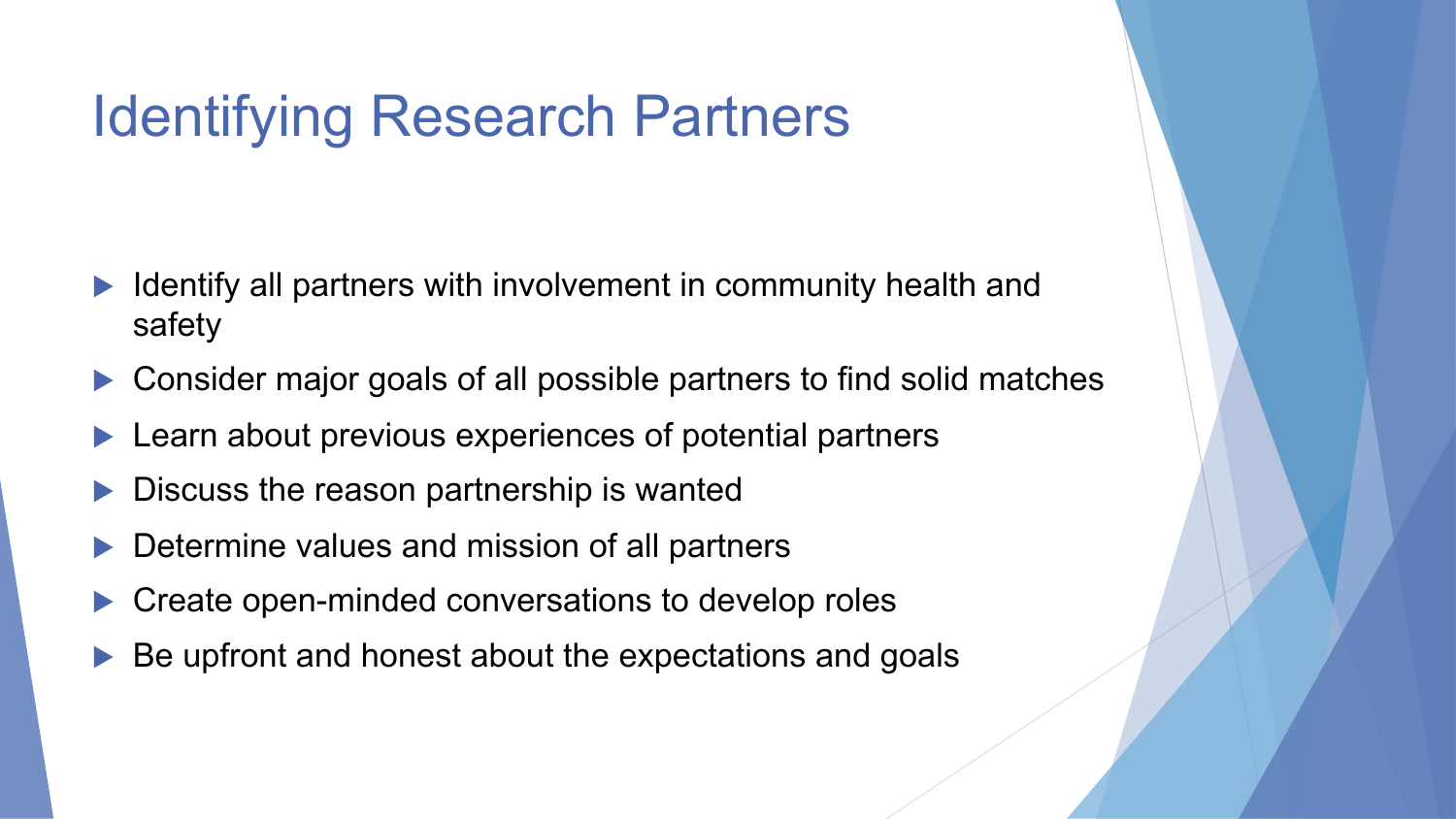#### Roles and Benefits of Partnerships

Click below to learn more about each partnership roles and benefits

- $\blacktriangleright$  Clinicians
- $\blacktriangleright$  Communities
- $\blacktriangleright$  Researchers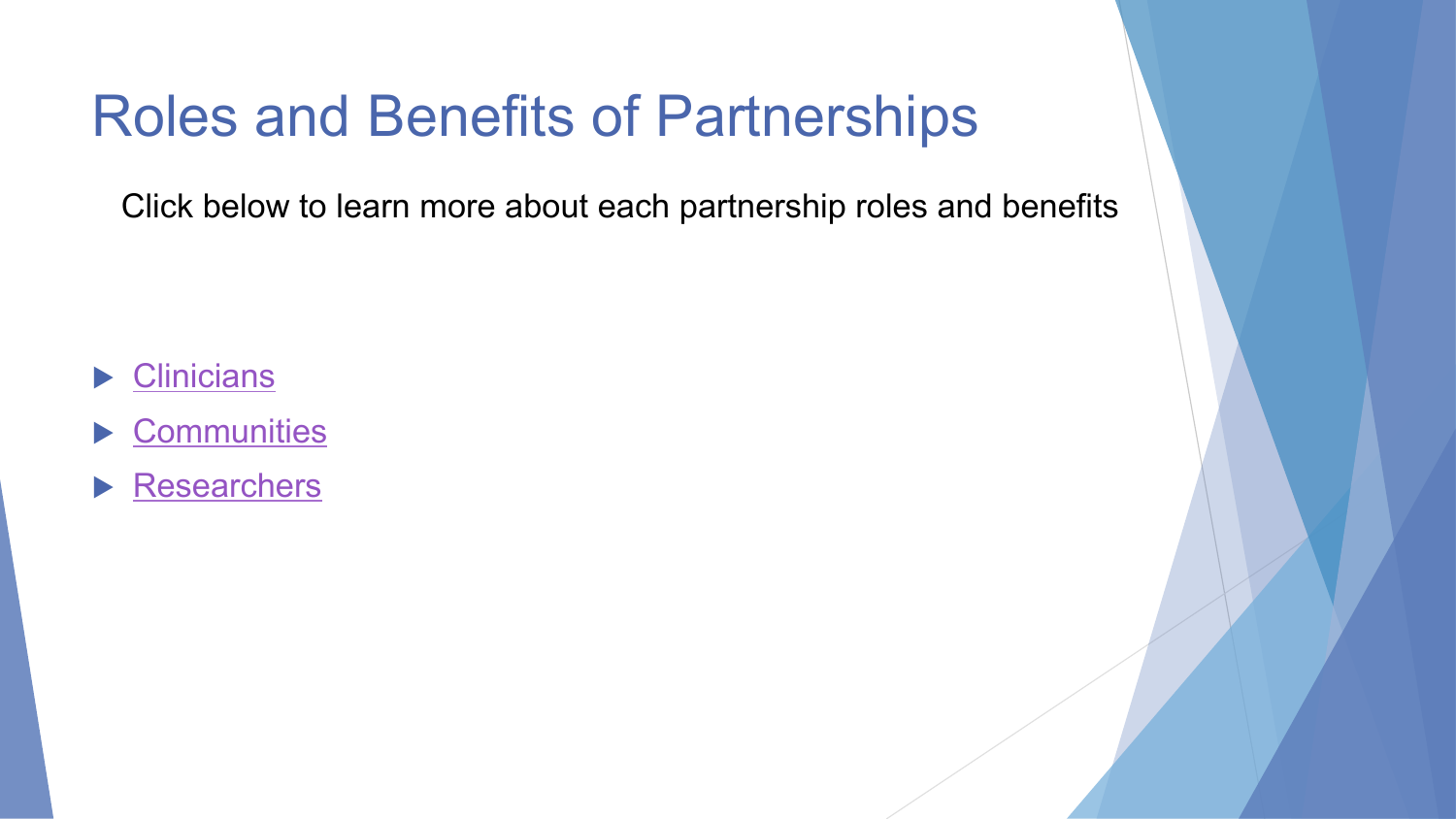#### Principles of Partnership Success

- $\blacktriangleright$  A variety of partners are pursued to strengthen diversity and creativity of ideas considered
- $\blacktriangleright$  All activities are planned together by all partners involved
- Written Agreements are formed
- **Regular communication**
- Methods and concepts are clear to all team partners
- Resources identified and obtained
- Mutual trust and respect all partnerships and their personal values
- Evaluation is conducted and results clearly shared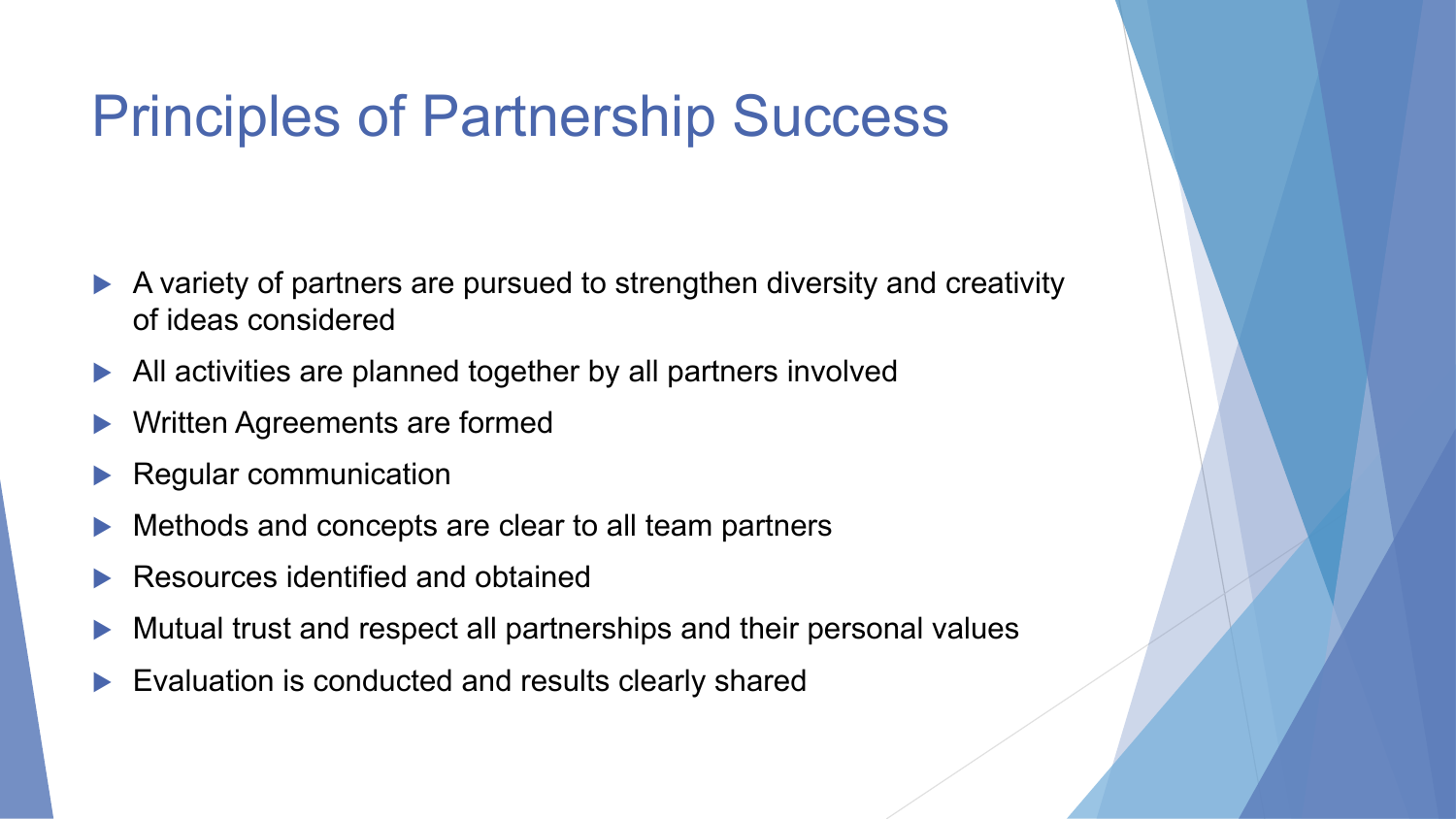### Challenges to Overcome

- Different ideas that are unresolved
- Lack of community participation
- Travel distance between partners hindering face-to-face meetings
- Identification of needed resources
- Fairness of program success among all partners
- Partners with previous partnerships not gone well